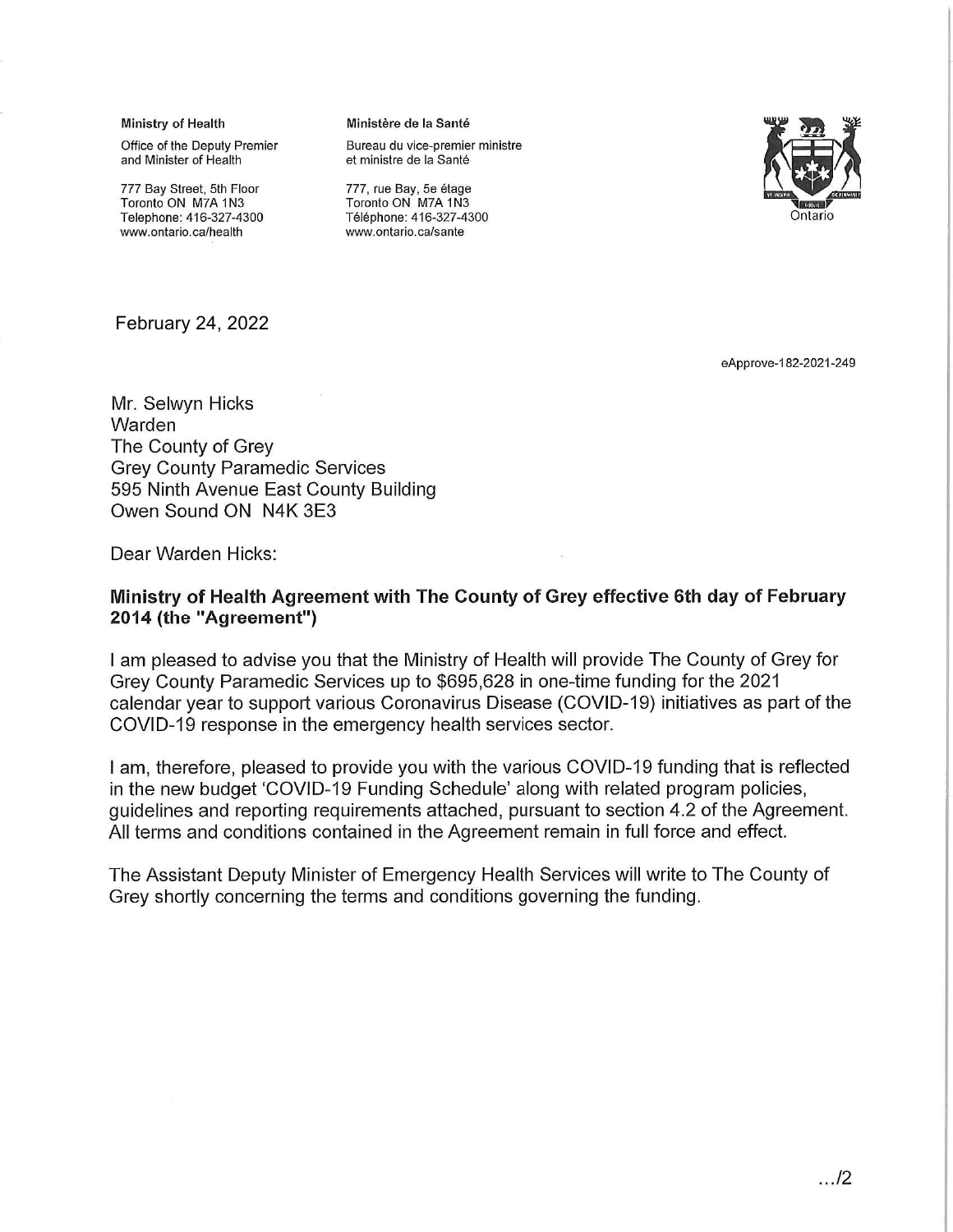Thank you for your ongoing dedication and commitment to protecting the health and safety of the people of Ontario during the COVID-19 pandemic.

Sincerely,

Christine Elliott

**Christine Elliott** Deputy Premier and Minister of Health

c: Ms. Kim Wingrove, Chief Administrative Officer, The County of Grey Ms. Susan Picarello, Assistant Deputy Minister, Emergency Health Services Division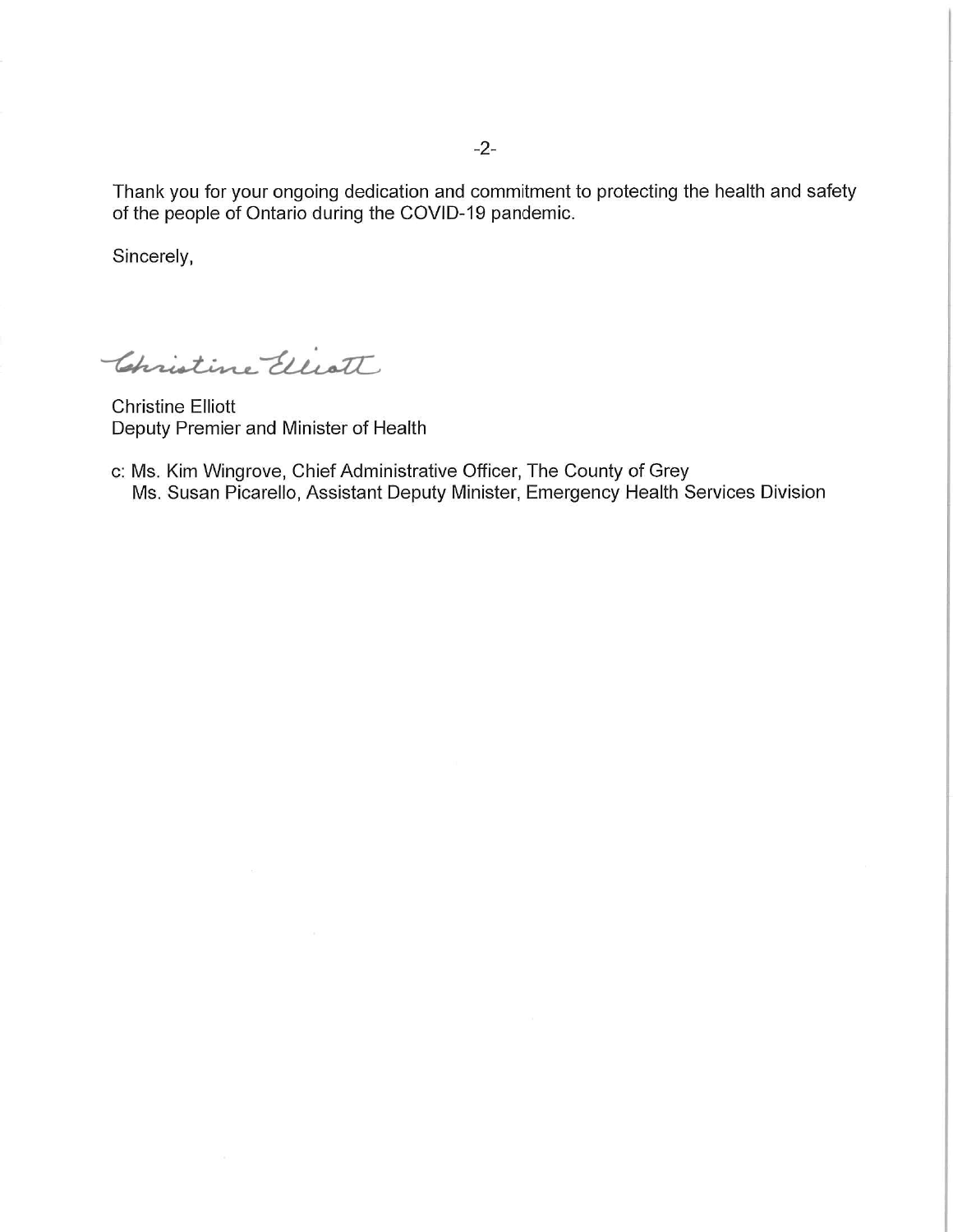# COVID-19 Funding Schedule

## Funding Breakdown

#### Re: Ministry of Health Agreement with The County of Grey effective the 6th day of February 2014 (the "Agreement")

COVID-19 one-time funding pursuant to section 4.2 of the Agreement. All terms and conditions contained in the Agreement remain in full force and effect.

|                                                                    | <b>TP</b><br><b>Recipient</b> | <b>Funding Initiative</b>          | <b>Previously Funded</b> |                             |                      |                                                    | <b>This Funding</b><br><b>Letter</b> |                                 |
|--------------------------------------------------------------------|-------------------------------|------------------------------------|--------------------------|-----------------------------|----------------------|----------------------------------------------------|--------------------------------------|---------------------------------|
| <b>Recipient Name</b>                                              |                               |                                    | <b>FY2019-20</b><br>Mar  | FY2020-21<br><b>Apr-Dec</b> | FY2020-21<br>Jan-Mar | <b>Total</b><br><b>Previously</b><br><b>Funded</b> | <b>FY21-22</b>                       | <b>Total Funding</b><br>to Date |
|                                                                    |                               |                                    | A                        | B                           | C.                   | $D = A + B + C$                                    | Е                                    | $F = D + E$                     |
| The County of Grey for<br><b>Grey County Paramedic</b><br>Services | 287                           | COVID-19 General Expense Funding   | 17,551                   | 668,921                     | 127,338              | 813.810                                            | 565,314                              | 1,379,124                       |
|                                                                    |                               | Vaccine Distribution Funding       | $\overline{\phantom{0}}$ | $\overline{\phantom{0}}$    |                      | $\overline{\phantom{0}}$                           | 118,842                              | 118,842                         |
|                                                                    |                               | Incident Management System Funding | $\overline{\phantom{0}}$ |                             |                      | $\sim$                                             | 11.472                               | 11.472                          |
| <b>Total</b>                                                       |                               |                                    | 17,551                   | 668,921                     | 127,338              | 813,810                                            | 695,628                              | 1,509,438                       |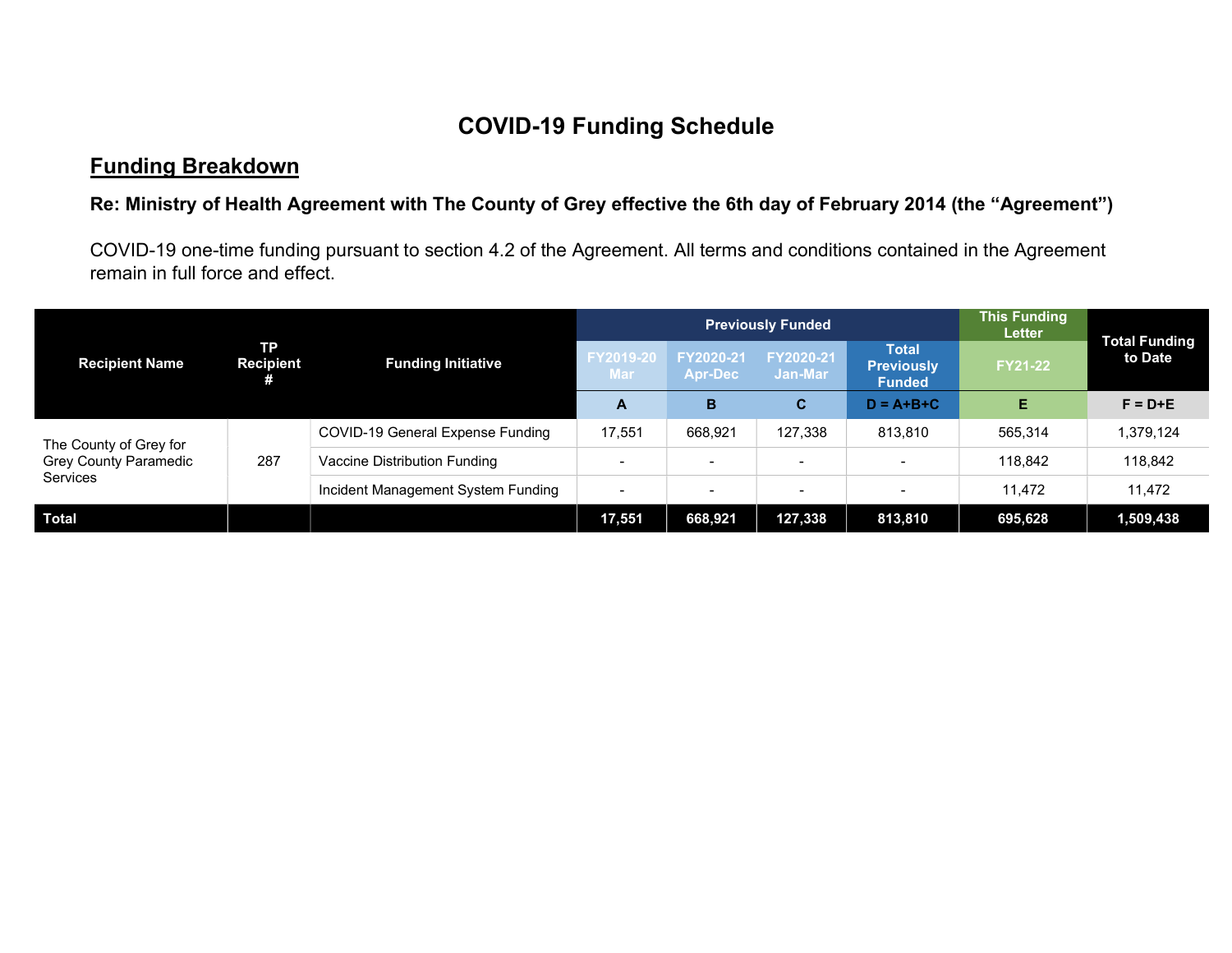## Funding Related Program Policies and Guidelines

## COVID-19 General Expenses

#### 1. Purpose

 To provide one-time funding to support paramedic services and dispatch centres as part of the COVID-19 response in the emergency health services sector.

#### 2. Eligible Expenses

- Eligible expenses include extraordinary costs incurred above and beyond regular ongoing emergency health services operating costs, related to COVID-19 planning, preparation and response activities for suspected and confirmed cases.
- Eligible expenses are to be categorized as follows and supporting documentations will be required:

| Salaries, Wages<br>and Benefits                          | All staff positions' categories of salaries, wages and benefits<br>for duties performed that were directly related to COVID-19.                                                                                                                                                                                   |
|----------------------------------------------------------|-------------------------------------------------------------------------------------------------------------------------------------------------------------------------------------------------------------------------------------------------------------------------------------------------------------------|
| Training                                                 | All categories of training related to COVID-19 training,<br>including development of training, back-fill and overtime for<br>regular staff while on training and travel for training etc.                                                                                                                         |
| Equipment,<br><b>Materials</b><br>and<br><b>Supplies</b> | Purchase and related costs for the acquisition of personal<br>protective equipment (PPE - see list below), powered air<br>purifying respirators (PAPRs) with hood barriers and other<br>medical equipment, medication and other supplies,<br>modifications to ambulances (see list below) and<br>workspaces, etc. |

### • PPE may include:

Fit tested, seal-checked N95 respirators, full face shields, supplemental safety eyewear, gloves with extended cuff, single-use (disposable) impermeable aprons, full body barrier protection such as single use (disposable) impermeable gown that extends to at least mid-calf, single-use (disposable) impermeable boot covers that extend to at least mid-calf, and single-use (disposable) surgical hood, single use (disposable) impermeable coveralls with integrated or separate hood and integrated or separate impermeable boot cover.

### Modifications to ambulances may include:

Designated ambulances prepared for COVID-19 including draping material, driver compartment barriers, containment supplies such as impermeable bags to protect on-board equipment, disposable containment supplies such as containers for contaminated PPE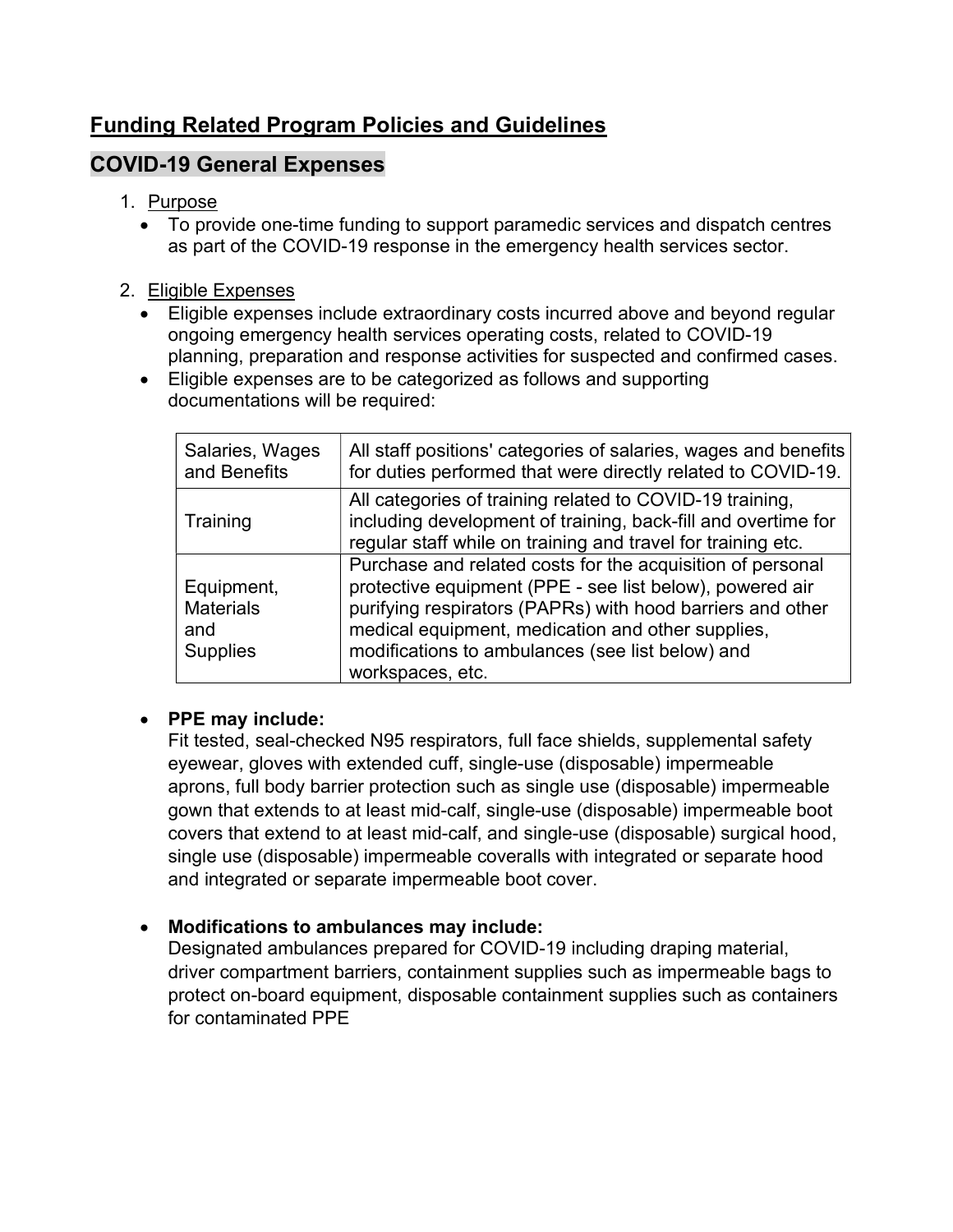- 3. Non-Eligible Expenses
	- Any expenses that are not specifically and exclusively related to COVID-19 such as costs related to infrastructure or major equipment expenditures etc.
- 4. Paramedic Services Obligations
	- Be required to determine and identify eligible COVID-19 related expenses.
	- Make reasonable efforts to set out COVID-19 related expense as a separate line item from other amounts.
	- Only use one-time COVID-19 related funding for the purposes of paying eligible COVID-19 expenses.
	- Provide the supporting documentation (copies of invoices, general ledger, postings or other documents) for actual expenses incurred.
	- The paramedic services will be required to return any funding not used for the intended purpose. Unspent funds are subject to recovery in accordance with the Province's year-end reconciliation policy.

#### Reporting Requirements

- Annual reconciliation and attestation
- The paramedic services are required to submit audited financial statements with its annual reconciliation report. The audited financial statement must include appropriate disclosure regarding the paramedic services revenue and expenditures related to the COVID-19 expenses.
- For the purposes of program evaluation and audit, the Province will seek assurances the funds have been disbursed as intended by these terms and conditions, through the submission of a written attestation from the paramedic services.
- All funding recipients will be required to submit such attestation with your actuals at year-end.
- The ministry will then provide or recover the balance owing, as applicable.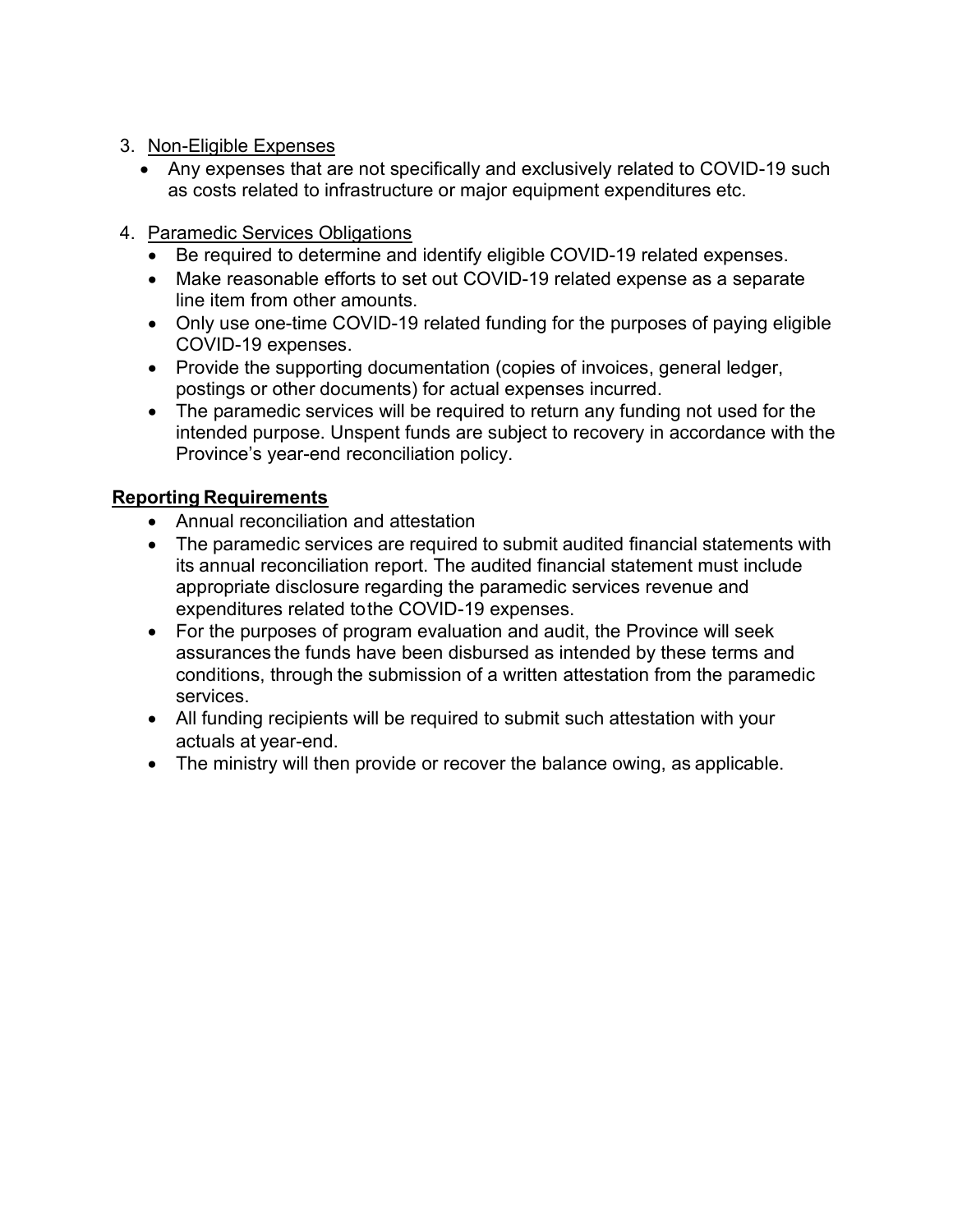## Vaccine Distribution Expenses

#### 1. Purpose

 To provide one-time funding to support paramedic services with expenses incurred relating to vaccine distribution costs.

#### 2. Eligible Expenses

- Eligible expenses include extraordinary costs incurred above and beyond regular ongoing emergency health services operating costs, related to COVID-19 vaccination planning, preparation and response activities.
- Distribution cost includes incremental paramedic wage and/or overtime, equipment/material/supplies used, and other costs incurred as part of the vaccine distribution effort.
- Eligible expenses are to be categorized as follows and supporting documentations will be required:

| Salaries, Wages<br>and Benefits                          | All staff positions' categories of salaries, wages and<br>benefits for duties performed that were directly related to<br>COVID-19 vaccination. |
|----------------------------------------------------------|------------------------------------------------------------------------------------------------------------------------------------------------|
| Equipment,<br><b>Materials</b><br>and<br><b>Supplies</b> | Purchase and related costs directly for the<br>distribution and administration of COVID-19<br>vaccine.                                         |

### 3. Non-Eligible Expenses

- Any expenses that are not specifically and exclusively related to vaccination expenses.
- Expenses that have already been reimbursed from partnership with mass vaccination clinics, hospital clinics, public health units and/or other partnership.
- 4. Paramedic Services Obligations
	- Be required to determine and identify eligible vaccine distribution related expenses.
	- Make reasonable efforts to set out vaccine distribution related expense as a separate line item from other amounts.
	- Only use one-time vaccine distribution related funding for the purposes of paying eligible vaccine distribution expenses.
	- Provide the supporting documentation (copies of invoices, general ledger, postings or other documents) for actual expenses incurred.
	- The paramedic services will be required to return any funding not used for the intended purpose. Unspent funds are subject to recovery in accordance with the Province's year-end reconciliation policy.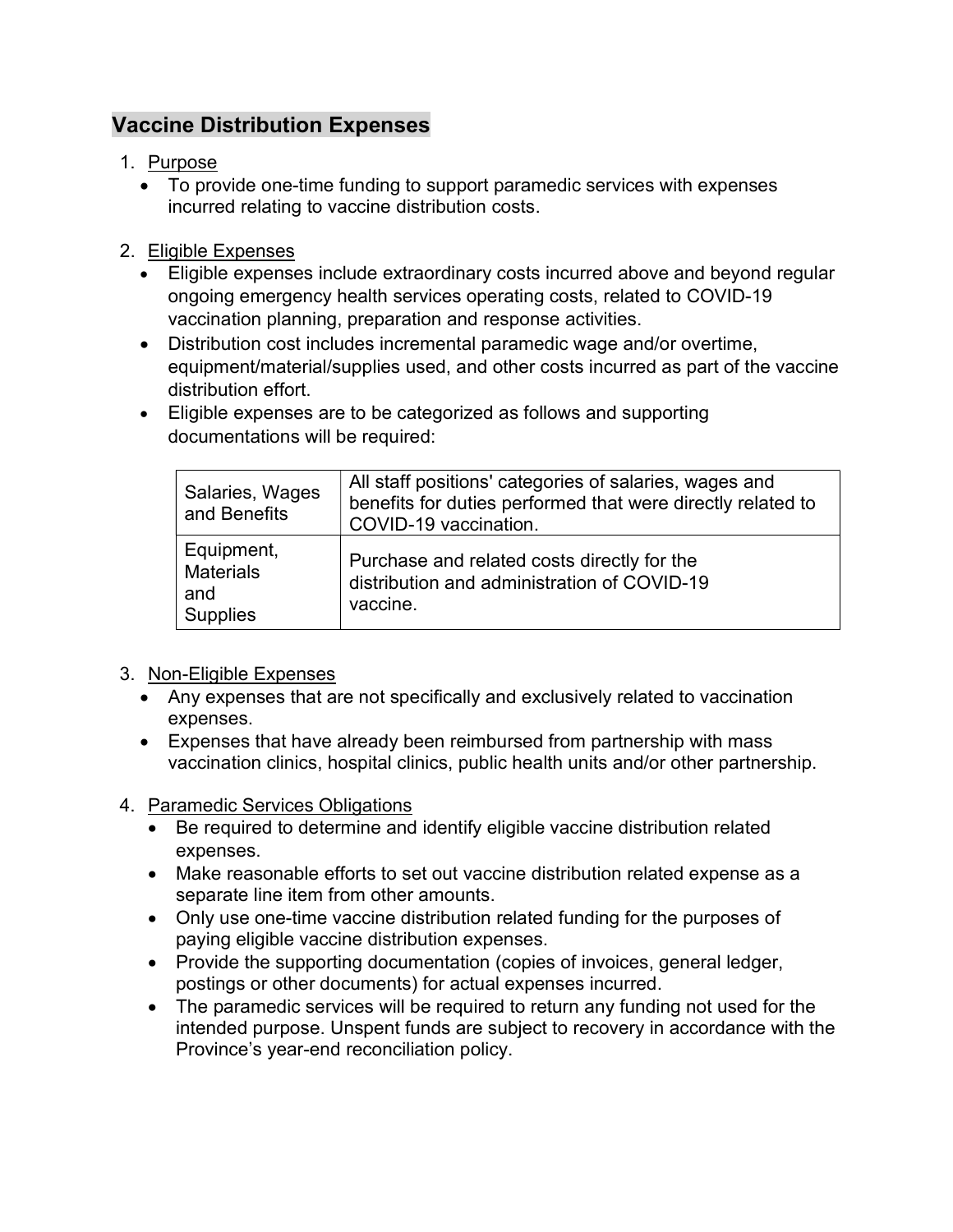#### Reporting Requirements

- Annual reconciliation and attestation
- The paramedic services are required to submit audited financial statements with its annual reconciliation report. The audited financial statement must include appropriate disclosure regarding the paramedic services revenue and expenditures related to the vaccine distribution expenses.
- For the purposes of program evaluation and audit, the Province will seek assurances the funds have been disbursed as intended by these terms and conditions, through the submission of a written attestation from the paramedic services.
- All funding recipients will be required to submit such attestation with your actuals at year-end.
- The ministry will then provide or recover the balance owing, as applicable.